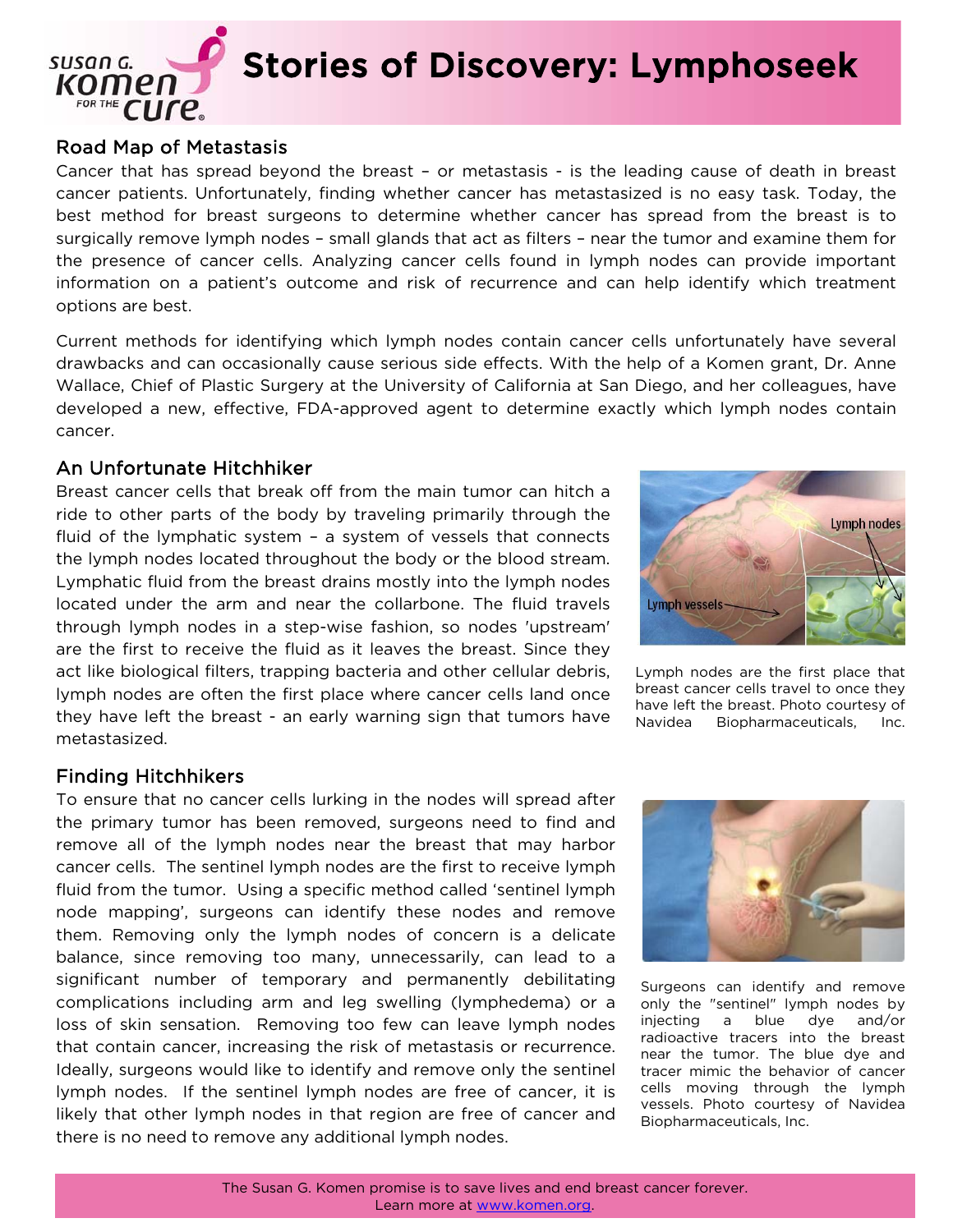

## Stuck in the 60s

The diagnostic agents currently used to map sentinel lymph nodes have changed little since the 1960s. Surgeons inject a blue dye and/or a radioactive tracer, called Technetium 99m (T99m) sulfur colloid, near the tumor site. Both are absorbed by the lymph system and travel through the lymph vessels to lymph nodes. The surgeon then removes the blue stained and/or radioactive nodes and analyzes them for the presence of cancer cells. Unfortunately, this procedure has drawbacks. The blue dye can drain too quickly through the sentinel lymph node and move to other lymph nodes, which could be unnecessarily removed. Or, the radioactive tracer can become stuck near the injection site and never enter the lymph system.



The surgeon locates the blue dye (blue) stained node then uses a hand held device to detect the small amounts of radioactivity (orange). Typically, one to three sentinel nodes are removed. Photo courtesy of Navidea Biopharmaceuticals, Inc. (Adapted)

### Sugary Bait

Drs. Anne Wallace and David Vera wanted to improve how lymph

node mapping was being performed. Dr. Vera, a chemist, and Dr. Wallace, a clinician scientist, combined their talents to create a diagnostic imaging agent that would specifically target and bind to



Lymphoseek® molecule binding to proteins in lymph nodes that are normally attracted to the sugar, mannose. Photo courtesy of Navidea Biopharmaceuticals, Inc.

lymph nodes draining from a tumor, to improve accuracy of the procedure, and enhance patient outcomes. To do this, Dr. Vera focused on a protein that is found in great abundance in lymph nodes and is attracted to a sugar called mannose. He believed that by adding mannose sugars to the radioactive tracer, the compound would stick to and stay in the lymph nodes, unlike the old dye and tracer system. Early experiments in animal models showed that it worked as they had hoped - the new sugary compound found its way quickly to the target and stayed in the lymph nodes. This imaging agent was developed further by Wallace and Vera along with Navidea Biopharmaceuticals, Inc. to become the commercial product known today as Lymphoseek® (technetium Tc 99m tilmanocept) Injection.

### One Door Open Leads to Many

With success in the laboratory, Drs. Wallace and Vera were ready to test Lymphoseek<sup>®</sup> in patients. In a phase I clinical trial funded by Komen in 1999, they tested the safety of Lymphoseek<sup>®</sup> in patients. The trial results, published in 2003, showed that Lymphoseek<sup>®</sup> did not cause any serious side effects and was better at identifying sentinel lymph nodes

"Without Komen funding, Lymphoseek® would have gotten nowhere," says Dr. Wallace.

than the blue dye and T99m -sulfur colloid. These initial results<sup>1</sup> opened the door for Dr. Wallace to move forward and test Lymphoseek<sup>®</sup> in more patients in larger clinical trials. "Komen took a chance on funding this phase I study with only preliminary animal work and was forward thinking enough to take this risk. Few funding organizations do that…," said Dr. Wallace.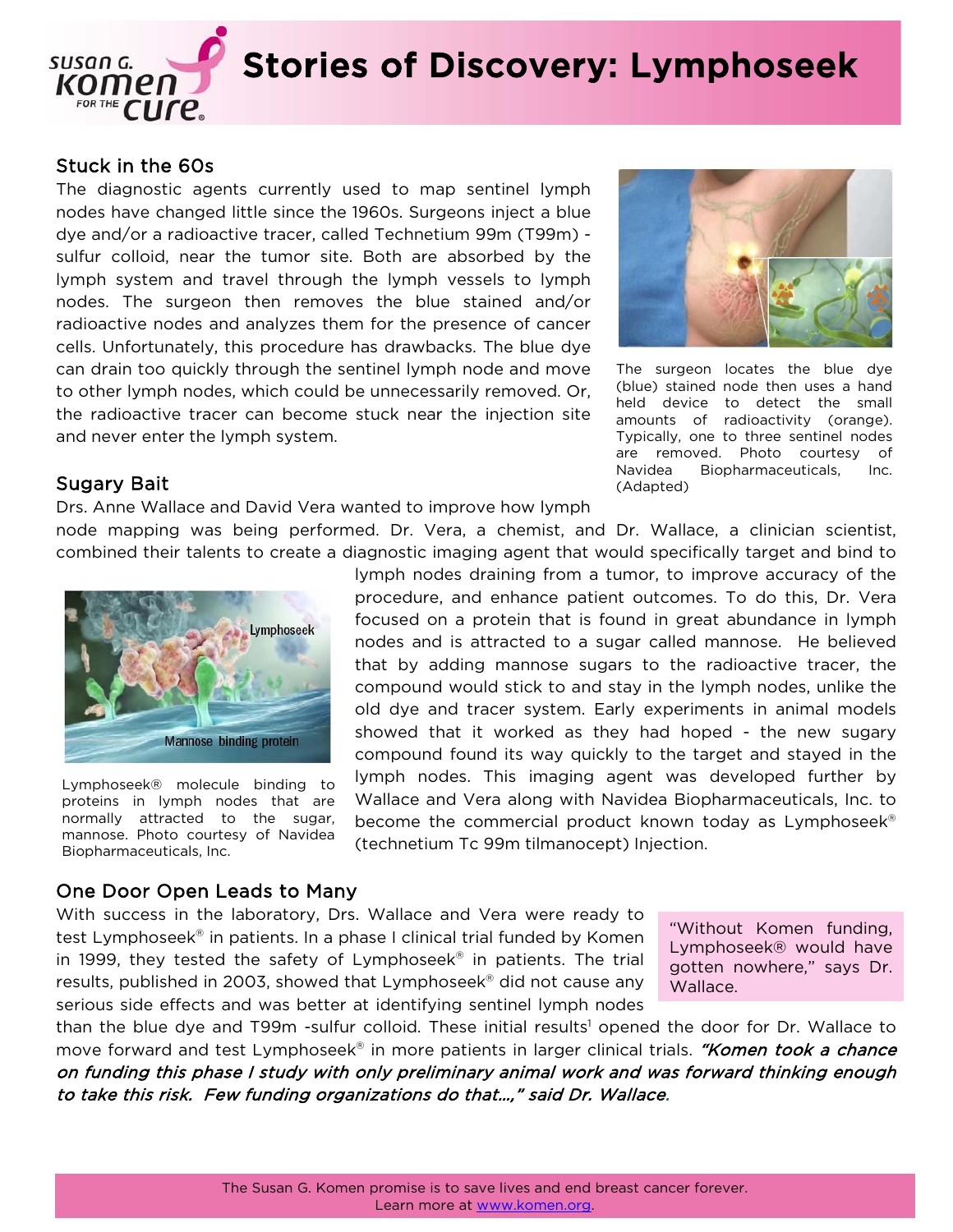

Stories of Discovery: Lymphoseek

# Fast Forward

Lymphoseek<sup>®</sup> has now been tested in phase III clinical trials in more than 13 different cancer centers with the same result as the phase I trial. The studies showed that Lymphoseek® not only performed as expected, it also identified more tumor-draining lymph nodes than the standard of care, blue dye. "This was an unexpected, surprising finding," said Dr. Wallace. "It's one thing to have a molecule in a test tube, but it's a 1 out of 1,000 chance that the thinking, planning, and testing that went into a designer molecule will not only be feasible to give to a patient, but that it would actually work better than the current method used in the clinic," added Dr. Vera.

It's been about a 12-year journey since the results of the first phase I clinical trial in breast cancer patients were published<sup>2</sup>, but it was the first of many steps forward to improve breast cancer diagnosis. On March 13, 2013 the U.S. FDA approved Lymphoseek® for use as an imaging agent for I lymph node mapping in breast cancer and melanoma patients.

### What Does It Mean for Patients?

The five-year survival rate for breast cancer patients of all races diagnosed with tumors that are confined to the breast (and has not spread) is 98.6%. For those whose cancer has metastasized, that rate is as low as 23%. Improving sentinel lymph node detection could be an additional important step forward in detecting the spread of cancer earlier and contributing to the increased survival rate for patients with metastatic disease.

Lymphoseek<sup>®</sup> creates a significant advance for breast cancer patients in several different ways. Because it is designed to target specific proteins in the lymph node and stay in place for a period of time, Lymphoseek<sup>®</sup> can detect more tumor-draining lymph nodes than blue dye, and reduces the likelihood of removing lymph nodes that do not contain cancer cells. Finding the right lymph nodes that have cancer cells makes a difference in the treatment recommendation."This is huge in early breast cancer," Dr. Wallace explained. "The product made a difference. [Women] will go on to adjuvant therapy that they may not have otherwise received."

Patients whose nodes are cancer-free may be spared from unnecessary surgery, chemotherapy and potentially debilitating side effects. Lymphoseek<sup>®</sup> stays in the lymph node longer than the blue dye, up to 30 hours, increasing the chance of finding the right tumor-draining node the first time. Lymphoseek can rapidly dissolve into lymphatic fluid and is not a mix of particles like T99m-sulfur colloid, so it can quickly move away from the injection site. "What can take up to a couple of hours using blue dye, takes fewer than 20 minutes with Lymphoseek®. This helps the comfort level of patients and willingness to undergo this procedure," says Dr. Wallace. In addition, Lymphoseek<sup>®</sup> does not appear to cause allergic reactions, unlike blue dye or sulfur colloid.

And that's just the beginning. Lymphoseek<sup>®</sup> will not only be used in breast cancer and melanoma patients, but may also have value for other cancer patients in the future, including those with prostate, colorectal, thyroid and gastric cancers.

Lymphoseek<sup>®</sup> is the first new drug for lymph node mapping to be approved in more than 30 years. Currently used sulfur colloid was approved by the FDA in 1974 and isosulfan blue dye was approved in 1981.

Learn more at www.lymphoseek.com